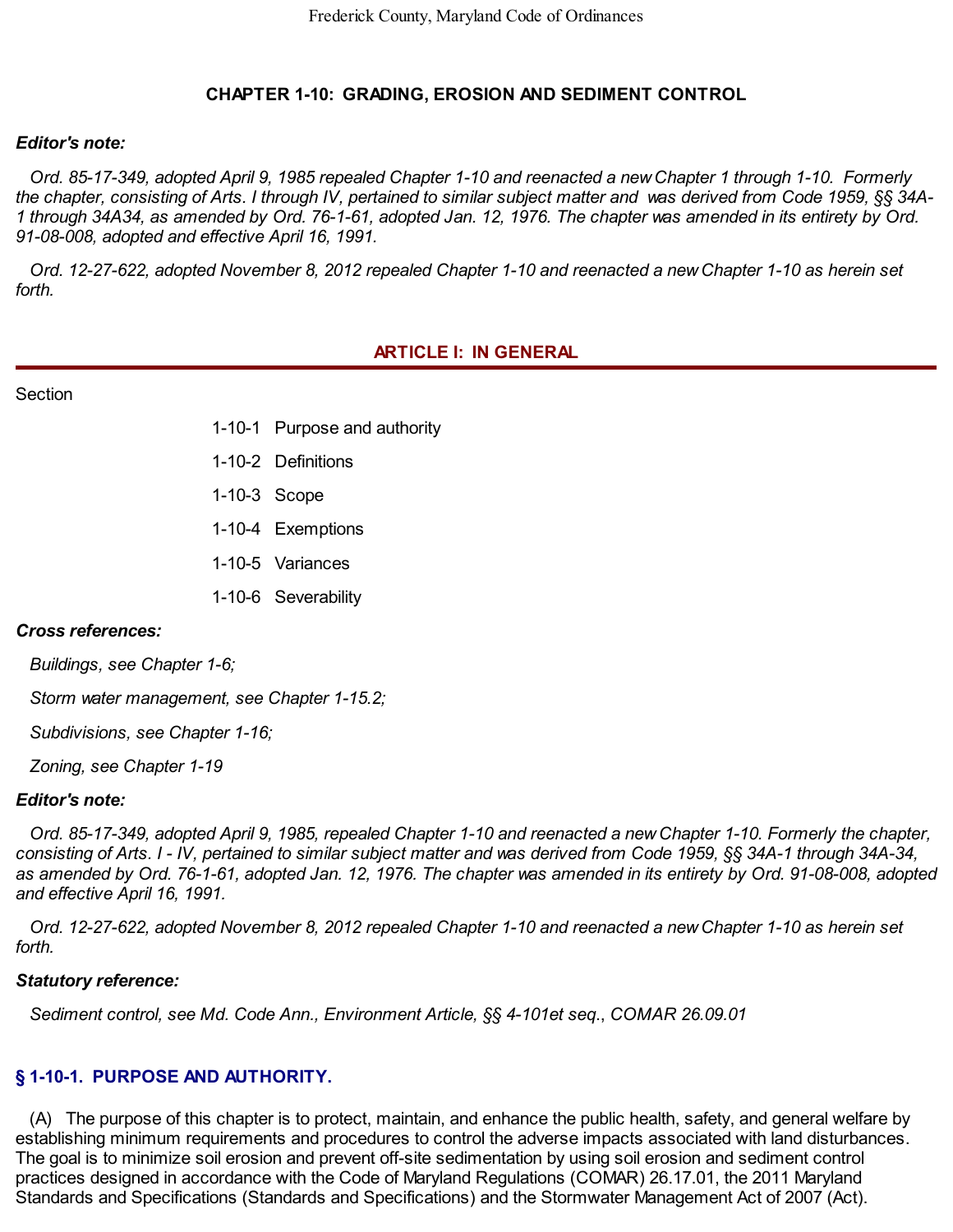Implementing this chapter will help reduce the negative impacts of land development on water resources, maintain the chemical, physical, and biological integrity of streams, and minimize damage to public and private property.

 the authority of the Frederick County Code and shall apply to all land grading occurring within the incorporated Towns of Brunswick, Burkittsville, Emmitsburg, Middletown, Myersville, New Market, Rosemont, Thurmont, Walkersville, and Woodsboro, and the unincorporated area of Frederick County. The application of this chapter and the provisions expressed herein shall be the minimum erosion and sediment control requirements and shall not be deemed a limitation or repeal of any other powers granted by state statute. (B) The provisions of this chapter pursuant to Md. Code Ann., Title 4, Environment Article, Subtitle 1, are adopted under

(Ord. 12-27-622, 11-8-2012; Ord. 14-23-678, 11-13-2014)

# **§ 1-10-2. DEFINITIONS.**

*ADMINISTRATION.* The Maryland Department of the Environment (MDE) Water Management Administration (WMA).

 composition, aesthetics, or usefulness for human or natural uses, which are or may potentially be harmful or injurious to human health, welfare, safety or property, biological productivity, diversity, or stability or that unreasonably interfere with the enjoyment of life or property, including outdoor recreation. *ADVERSE IMPACT.* Any deleterious effect on waters or wetlands, including their quality, quantity, surface area, species

 in order to further crop and livestock production and conservation of related soil and water resources. Logging and timber removal operations are not to be considered a part of this definition. *AGRICULTURAL LAND MANAGEMENT PRACTICES.* Those methods and procedures used in the cultivation of land

 approval to carry out construction of a project. *APPLICANT.* Any person, firm, or government agency that executes the necessary forms to apply for a permit or

 For the purpose of this chapter, the *APPROVAL AUTHORITY* is the Frederick or Catoctin Soil Conservation District. *APPROVAL AUTHORITY.* The entity responsible for the review and approval of erosion and sediment control plans.

 or treat stormwater runoff in order to mitigate flooding, reduce pollution, and provide other amenities. *BEST MANAGEMENT PRACTICE (BMP).* A structural device or nonstructural practice designed to temporarily store

*CLEAR.* To remove the vegetative ground cover while leaving the root mat intact.

 the Act and described in COMAR [26.17.02](https://26.17.02) and shall include the information necessary to allow an initial evaluation of a *CONCEPT PLAN.* The first of three plans submitted under the comprehensive review and approval process required by proposed project.

*COUNTY.* Frederick County, Maryland.

**DEPARTMENT.** The Maryland Department of the Environment.

*DRAINAGE AREA.* That area contributing runoff to a single point measured in a horizontal plane that is enclosed by a ridge line.

 techniques, and better site planning to mimic natural hydrologic runoff characteristics and minimize the impact of land development on water resources. *ENVIRONMENTAL SITE DESIGN (ESD).* Using small-scale stormwater management practices, nonstructural

*EROSION.* The process by which the land surface is worn away by the action of wind, water, ice, or gravity.

 and off-site sedimentation. *EROSION AND SEDIMENT CONTROL.* A system of structural and vegetative measures that minimizes soil erosion

 erosion and prevent off-site sedimentation. *EROSION AND SEDIMENT CONTROL PLAN.* An erosion and sediment control strategy or plan designed to minimize

 contained in this chapter. *EXEMPTION.* Those land development activities that are not subject to the erosion and sediment control requirements

 three plans submitted under the comprehensive review and approval process required by the Act and described in COMAR [26.17.02.](https://26.17.02) Final erosion and sediment control plans shall be prepared and approved in accordance with the*FINAL EROSION AND SEDIMENT CONTROL PLAN.* Along with the final stormwater management plan, the last of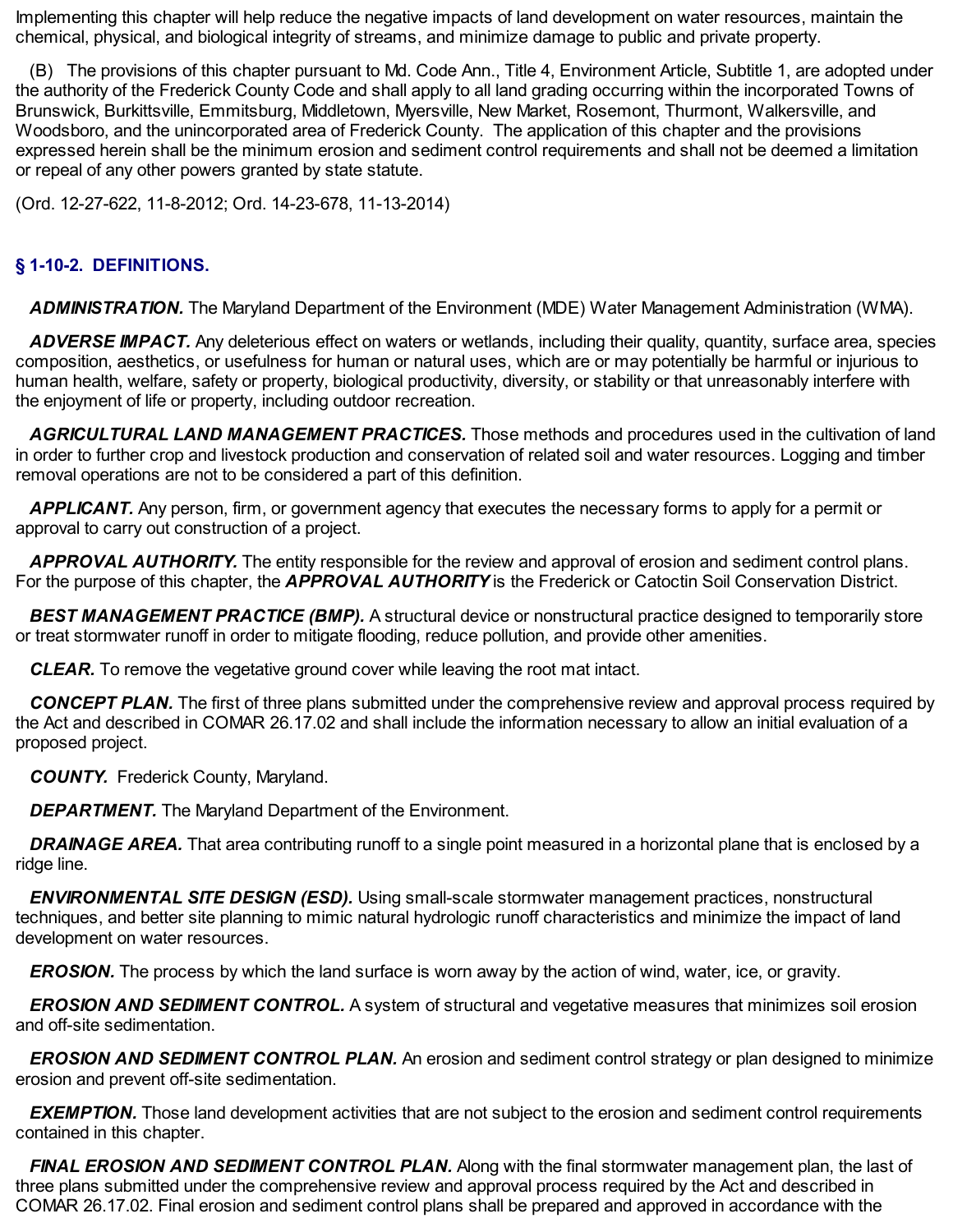specific requirements of the Frederick or Catoctin Soil Conservation Districts (SCD) and this chapter and designed in accordance with the Standards and Specifications.

 topsoil, or any combination thereof. *GRADE.* To disturb earth by, including but not limited to, excavating, filling, stockpiling, grubbing, removing root mat or

 a grading unit is 20 acres or less. *GRADING UNIT.* The maximum contiguous area allowed to be graded at a given time. For the purposes of this chapter,

 K, greater than 0.35 and with slopes greater than 5 percent. *HIGHLY ERODIBLE SOILS.* Those soils with a slope greater than 15 percent or those soils with a soil erodability factor,

*INSPECTION/ENFORCEMENT AUTHORITY.* The Frederick County Department of Permits and Inspections.

 opportunities for using ESD planning techniques and treatment practices are exhausted and only where absolutely necessary is a structural BMP implemented. *MAXIMUM EXTENT PRACTICABLE (MEP).* Designing stormwater management systems so that all reasonable

 General contractors or subcontractors, or both, without a proprietary interest in a project are not included within this *OWNER/DEVELOPER.* A person undertaking, or for whose benefit, activities covered by this chapter are carried on. definition.

**PERMITTEE.** Any person to whom a building or grading permit has been issued.

 the state, or any of their units, or an individual, receiver, trustee, guardian, executor, administrator, fiduciary, or representative of any kind, or any partnership, firm, association, public or private corporation, or any of their affiliates, or any other entity. **PERSON.** Includes the federal government, the state, any county, municipal corporation, or other political subdivision of

 and grading operations or the implementation and maintenance of an erosion and sediment control plan. *RESPONSIBLE PERSONNEL.* Any foreman, superintendent, or project engineer who is in charge of on-site clearing

**SEDIMENT.** Soils or other surficial materials transported or deposited by the action of wind, water, ice, gravity, or artificial means.

 contiguous and in diverse ownership, where development is to be performed as part of a unit, subdivision, or project. **SITE.** Any tract, lot, or parcel of land, or combination of tracts, lots or parcels of land that are in 1 ownership, or are

 process required by the Act and described in COMAR [26.17.02.](https://26.17.02) A site development plan shall include the information necessary to allow a detailed evaluation of a proposed project. *SITE DEVELOPMENT PLAN.* The second of three plans submitted under the comprehensive review and approval

 sod, other vegetative measures, and/or structural means. *STABILIZATION.* The protection of exposed soils from erosion by the application of seed and mulch, seed and matting,

 Sediment Control" or any subsequent revisions. *STANDARDS AND SPECIFICATIONS.* The "2011 Maryland Standards and Specifications for Soil Erosion and

*STORMWATER.* Water that originates from a precipitation event.

 any other structure through which stormwater flows, infiltrates, or discharges from a site. *STORMWATER MANAGEMENT SYSTEM.* Natural areas, ESD practices, stormwater management measures, and

 circumstances such that strict adherence to the requirements would result in unnecessary hardship and not fulfill the intent of this chapter. *VARIANCE.* The modification of the minimum erosion and sediment control requirements for exceptional

**WATERSHED.** The total drainage area contributing runoff to a single point.

(Ord. 12-27-622, 11-8-2012; Ord. 14-23-678, 11-13-2014)

# **§ 1-10-3. SCOPE.**

 requirements of this chapter and the Standards and Specifications except as provided within this section.No person shall disturb land without implementing soil erosion and sediment controls in accordance with the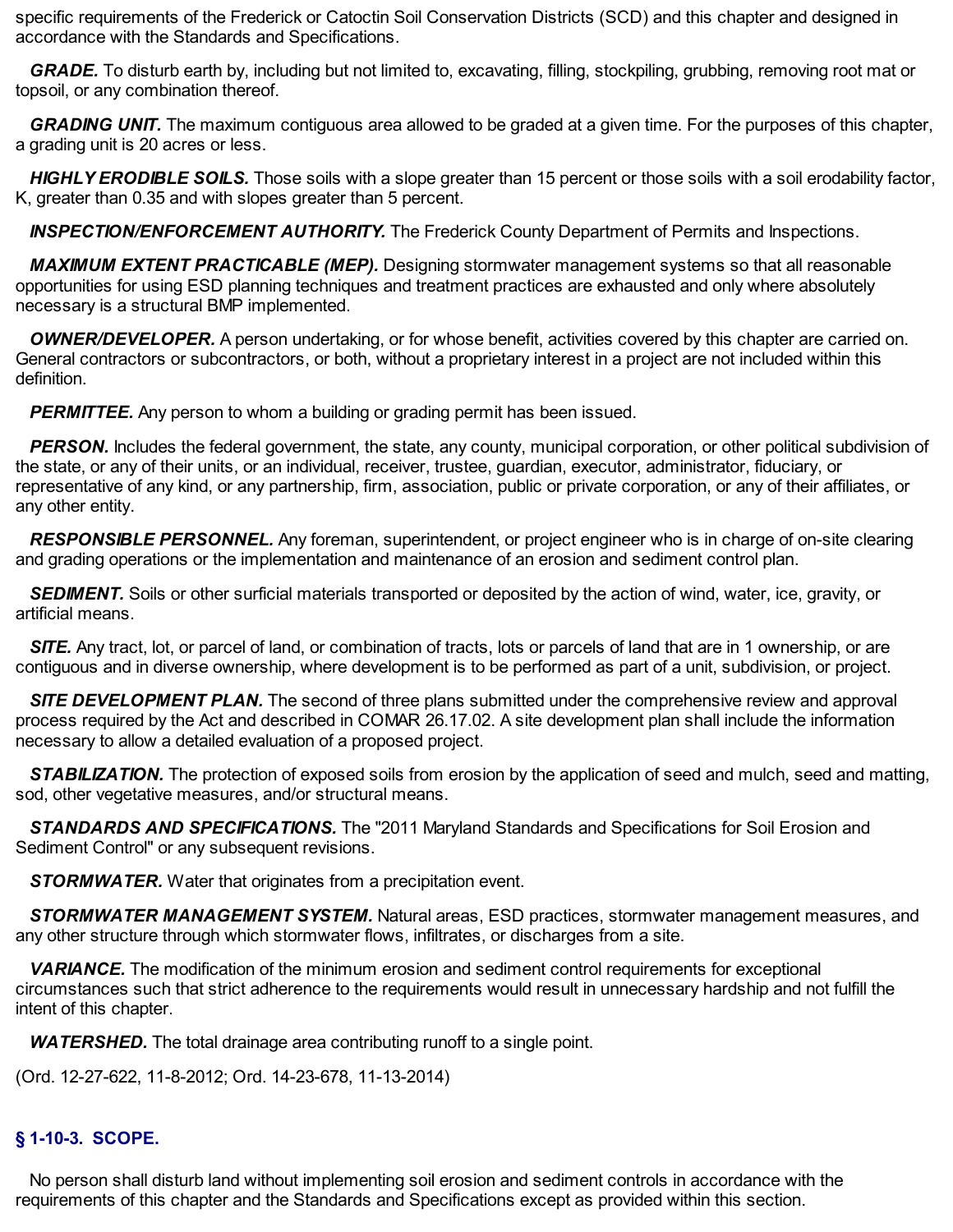### **§ 1-10-4. EXEMPTIONS.**

The following activities are exempt from the provisions of this chapter:

 instances, the use of this exemption may require written confirmation from the Approval Authority. (A) Agricultural land management practices, construction of agricultural structures and agricultural BMPs; in certain

 yards of earth; and (B) Clearing or grading activities that disturb less than 5,000 square feet of land area and disturb less than 100 cubic

(C) Clearing or grading activities that are subject exclusively to state approval and enforcement under state law and regulations.

(Ord. 12-27-622, 11-8-2012; Ord. 14-23-678, 11-13-2014)

### **§ 1-10-5. VARIANCES.**

 when strict adherence will result in exceptional hardship and not fulfill the intent of this chapter. The owner/developer shall submit a written request for a variance to the Frederick or Catoctin SCD. The request must state the specific variance sufficient information is provided describing the unique circumstances of the site to justify the variance. The Frederick or Catoctin SCD may only grant a variance from the requirements of the Standards and Specifications sought and the reasons for the request. The Frederick or Catoctin SCD shall not grant a variance unless and until

(Ord. 12-27-622, 11-8-2012; Ord. 14-23-678, 11-13-2014)

### **§ 1-10-6. SEVERABILITY.**

 unconstitutional by any court of competent jurisdiction, such portion shall be deemed a separate, distinct, and independent provision and such holding shall not affect the validity of the remaining portion of this chapter, it being the intent of the county that this chapter shall stand, notwithstanding the invalidity of any portion, section, subsection, sentence, clause, or If any portion, section, subsection, sentence, clause, or phrase of this chapter is for any reason held invalid or phrase, hereof.

(Ord. 12-27-622, 11-8-2012; Ord. 14-23-678, 11-13-2014)

### **§§ 1-10-7 - 1-10-15. RESERVED.**

### **ARTICLE II: EROSION AND SEDIMENT CONTROL PLANS**

#### **Section**

- 1-10-16 Review and approval of erosion and sediment control plans
- 1-10-17 Contents of erosion and sediment control plans
- 1-10-18 Modifications to erosion and sediment control plans
- 1-10-19 Standard erosion and sediment control plan

# **§ 1-10-16. REVIEW AND APPROVAL OF EROSION AND SEDIMENT CONTROL PLANS.**

(A) A person may not grade land without an erosion and sediment control plan approved by the Frederick or Catoctin SCD.

(B) The Frederick or Catoctin SCD shall review erosion and sediment control plans to determine compliance with this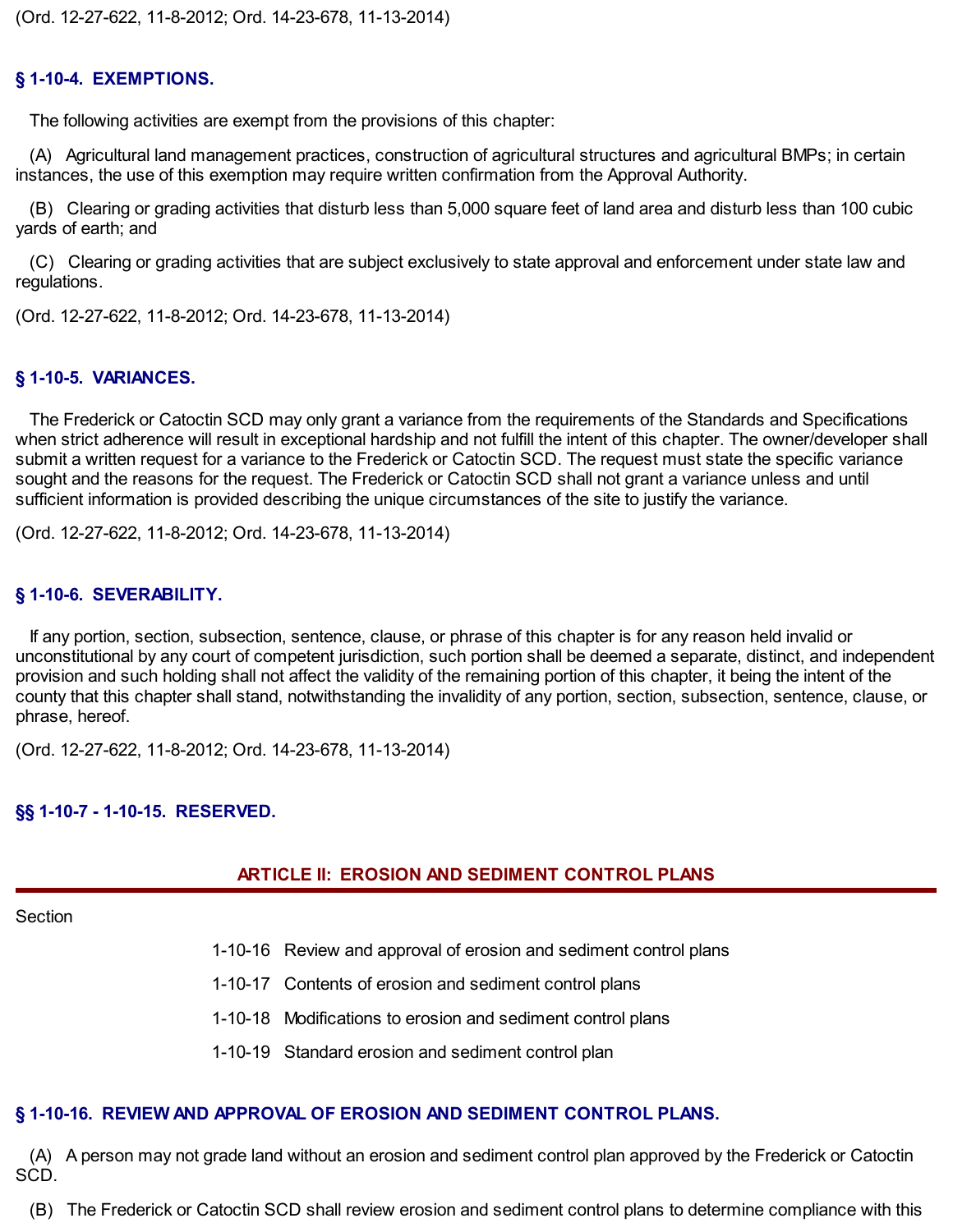chapter and the Standards and Specifications prior to approval. In approving the plan, the Frederick or Catoctin SCD may impose such conditions that may be deemed necessary to ensure compliance with the provisions of this chapter, COMAR [26.17.01](https://26.17.01), the Standards and Specifications, and the preservation of public health and safety.

 process described in the Standards and Specifications, Frederick County's Stormwater chapter, and the Act. (C) The review and approval process shall be in accordance with the comprehensive and integrated plan approval

 erodible soils and slopes greater than 15 percent as well as information required under Frederick County's Stormwater chapter. These areas are to remain undisturbed or an explanation must be included with either the concept or site development plan describing enhanced protection strategies for these areas during construction. (D) At a minimum, a concept plan must include the mapping of natural resources and sensitive areas including highly

 sediment control practices will be integrated with proposed stormwater management practices. The latter is to be done through a narrative and an overlay plan showing both ESD and erosion and sediment control practices. An initial sequence of construction and proposed project phasing to achieve the grading unit restriction should be submitted at this time. (E) A site development plan submittal must include all concept plan information and indicate how proposed erosion and

 approval. The plan must include all of the information required by the concept and site development plans as well as any information in § 1-10-17 not already submitted. (F) An applicant shall submit a final erosion and sediment control plan to the Frederick or Catoctin SCD for review and

 and date of signature of the Frederick or Catoctin SCD on the plan. (G) A final erosion and sediment control plan shall not be considered approved without the inclusion of the signature

(H) Approved plans remain valid for 2 years from the date of approval unless extended or renewed by the Frederick or Catoctin SCD.

(I) Grandfathering of Approved Plans:

 (1) Any plans that receive final approval after January 9, 2013 must be in compliance with the requirements of this chapter and the Standards and Specifications.

 activities have begun on the site by January 9, 2015, with the exception of stabilization requirements. (2) A plan that receives final approval by January 9, 2013 may be reapproved under its existing conditions if grading

 and Specifications by January 9, 2013, regardless of when an approved erosion and sediment control plan was approved. (3) Stabilization practices on all sites must be in compliance with the requirements of this chapter and the Standards

(Ord. 12-27-622, 11-8-2012; Ord. 14-23-678, 11-13-2014)

### **§ 1-10-17. CONTENTS OF EROSION AND SEDIMENT CONTROL PLANS.**

 Frederick or Catoctin SCD, this chapter, Frederick County's Stormwater chapter, the Standards and Specifications, and the Act. The plans shall include sufficient information to evaluate the environmental characteristics of the affected areas, the potential impacts of the proposed grading on water resources, and the effectiveness and acceptability of measures proposed to minimize soil erosion and off-site sedimentation. (A) An applicant is responsible for submitting erosion and sediment control plans that meet the requirements of the

(B) At a minimum, applicants shall submit the following information:

- (1) A letter of transmittal and/or application;
- (2) Name, address, and telephone number of:
	- (a) The owner of the property where the grading is proposed;
	- (b) The developer; and
	- (c) The applicant;

(3) A vicinity map indicating north arrow, scale, site location, and other information necessary to easily locate the property;

 proposed improvements, standard symbols for proposed sediment control features, and pertinent drainage information(4) Drainage area map(s) at a 1" = 200' minimum scale showing existing, interim, and proposed topography,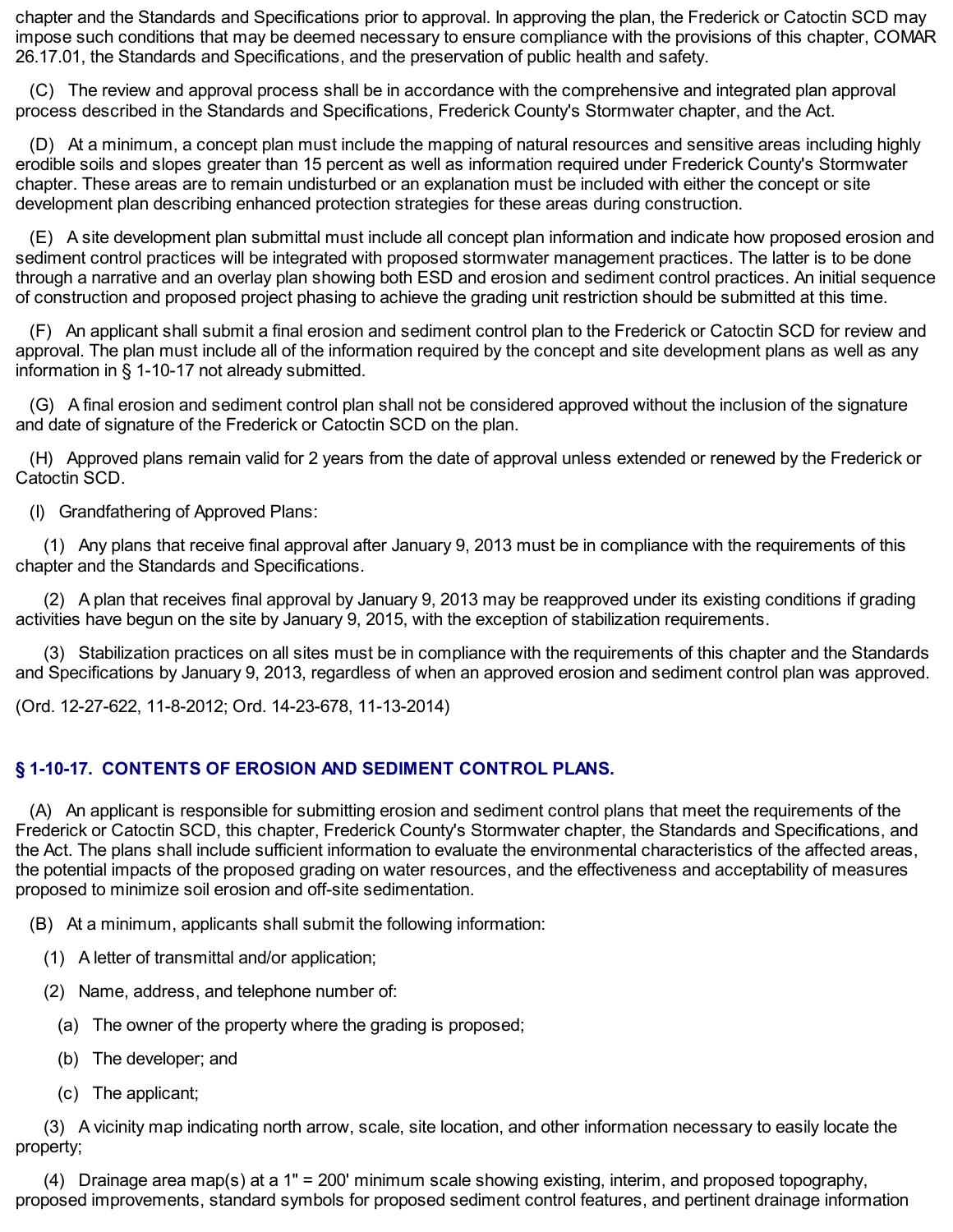including provisions to protect downstream areas from erosion for a minimum of 200 feet downstream or to the next conveyance system;

 any other sensitive areas; (5) The location of natural resources, wetlands, floodplains, highly erodible soils, slopes 15 percent and steeper, and

 information available through the local soil conservation district or the USDA Natural Resources Soil Conservation Service; (6) A general description of the predominant soil types on the site, as described by the appropriate soil survey

(7) Proposed stormwater management practices;

(8) Erosion and sediment control plans including:

 between 1" = 10' and 1"= 50' with 2 foot contours or other approved contour interval. For projects with more than minor grading, interim contours may also be required; (a) The existing topography and improvements as well as proposed topography and improvements at a scale

- (b) Scale, project and sheet title, and north arrow on each plan sheet;
- (c) The limit of disturbance (LOD) including:
	- (i) Limit of grading (grading units, if applicable); and
	- (ii) Initial, interim, and final phases;
- (d) The proposed grading and earth disturbance including:
	- (i) Total disturbed area;
	- (ii) Volume of cut and fill quantities; and
	- (iii) Volume of borrow and spoil quantities;
- (e) Storm drainage features, including:
	- (i) Existing and proposed bridges, storm drains, culverts, outfalls, etc.;
	- (ii) Velocities and peak flow rates at outfalls for the 2-year and 10-year frequency storm events; and
	- (iii) Site conditions around points of all surface water discharge from the site;
- (f) Erosion and sediment control practices to minimize on-site erosion and prevent off-site sedimentation including:
	- (i) The salvage and reuse of topsoil;
- (ii) Phased construction and implementation of grading unit(s) to minimize disturbances, both in extent and duration;
	- (iii) Location and type of all proposed sediment control practices;
	- (iv) Design details and data for all erosion and sediment control practices; and
	- (v) Specifications for temporary and permanent stabilization measures including, at a minimum:

 permanent or temporary stabilization must be completed within: 1. The "Standard Stabilization Note" on the plan stating: "Following initial soil disturbance or re-disturbance,

 slopes steeper than 3 horizontal to 1 vertical (3:1); and a. Three (3) calendar days as to the surface of all perimeter dikes, swales, ditches, perimeter slopes, and all

b. Seven (7) calendar days as to all other disturbed or graded areas on the project site not under active grading."

- 2. Details for areas requiring accelerated stabilization; and
- 3. Maintenance requirements as defined in the Standards and Specifications;

 controls, including permanent and temporary stabilization, and the various stages or phases of earth disturbance and(g) A sequence of construction describing the relationship between the implementation and maintenance of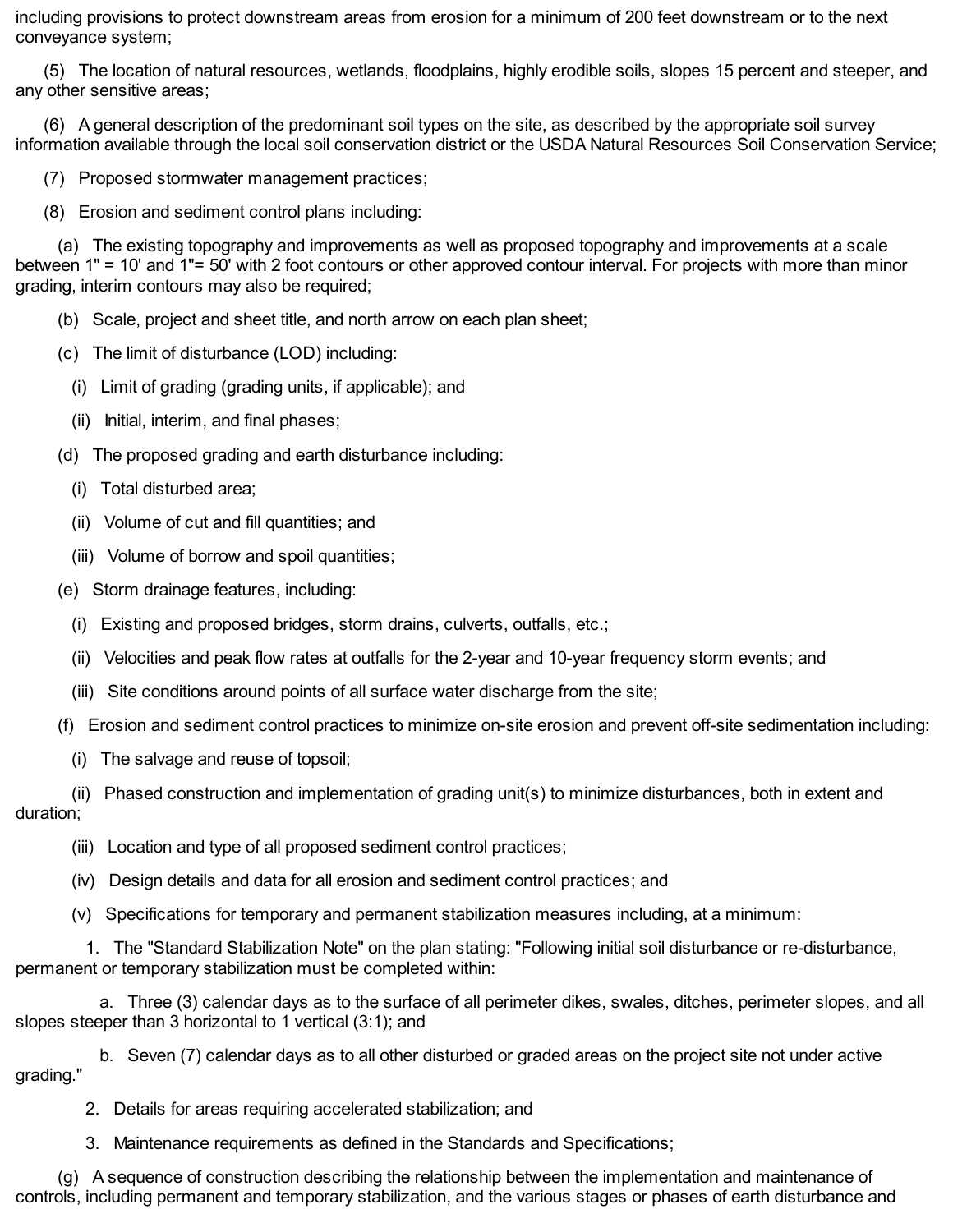construction. Any changes or revisions to the sequence of construction must be approved by the Frederick or Catoctin SCD prior to proceeding with construction. The sequence of construction, at a minimum, must include the following:

- (i) Request for a pre-construction meeting with the appropriate inspection/enforcement authority;
- (ii) Clearing and grubbing as necessary for the installation of perimeter controls;
- (iii) Construction and stabilization of perimeter controls;
- (iv) Remaining clearing and grubbing within installed perimeter controls;
- (v) Road grading;
- (vi) Grading for the remainder of the site;
- (vii) Utility installation and connections to existing structures;
- (viii) Construction of buildings, roads, and other construction;
- (ix) Final grading, landscaping, and stabilization;
- (x) Installation of stormwater management measures;

(xi) Approval of the appropriate inspection/enforcement authority prior to removal of sediment controls; and

(xii) Removal of controls and stabilization of areas that are disturbed by removal of sediment controls.

 Permits and Inspections or its agent at the following stages of the project or in accordance with the approved erosion and sediment control plan, grading permit, or building permit: (h) A statement requiring the owner/developer or representative to contact the Frederick County Department of

(i) Prior to the start of earth disturbance;

 other earth disturbance or grading; (ii) Upon completion of the installation of perimeter erosion and sediment controls, but before proceeding with any

(iii) Prior to the start of another phase of construction or opening of another grading unit; and

(iv) Prior to the removal of sediment control practices;

 pursuant to the approved erosion and sediment control plan. The certification must also require that the responsible personnel involved in the construction project have a Certificate of Training at an MDE approved training program for the control of erosion and sediment prior to beginning the project. The Certificate of Training for Responsible Personnel may be waived by the Frederick or Catoctin SCD on any project involving four or fewer residential lots. Additionally, the owner/developer shall allow right of entry for periodic on-site evaluation by the Frederick or Catoctin SCD, Frederick County Department of Permits and Inspections, and/or MDE; and (i) Certification by the owner/developer that any clearing, grading, construction, or development will be done

 harvest operations only) registered in the State that the plans have been designed in accordance with erosion and sediment control laws, regulations, and standards, if required by the Frederick or Catoctin SCD or the Administration. (j) Certification by a professional engineer, land surveyor, landscape architect, architect, or forester (for forest

(9) Any additional information or data deemed appropriate by the Frederick or Catoctin SCD.

(Ord. 12-27-622, 11-8-2012; Ord. 14-23-678, 11-13-2014)

# **§ 1-10-18. MODIFICATIONS TO EROSION AND SEDIMENT CONTROL PLANS.**

 owner/developer, the inspection/enforcement authority, or the Frederick County Department of Permits and Inspections in accordance with COMAR 26.17.01.09(H) Plan Modifications. (A) The Frederick or Catoctin SCD may revise approved plans as necessary. Modifications may be requested by the

 the inspection/enforcement authority. The Administration must approve any list of minor modifications prior to its (B) The Frederick or Catoctin SCD may develop a list of minor modifications that may be approved as field revisions by implementation.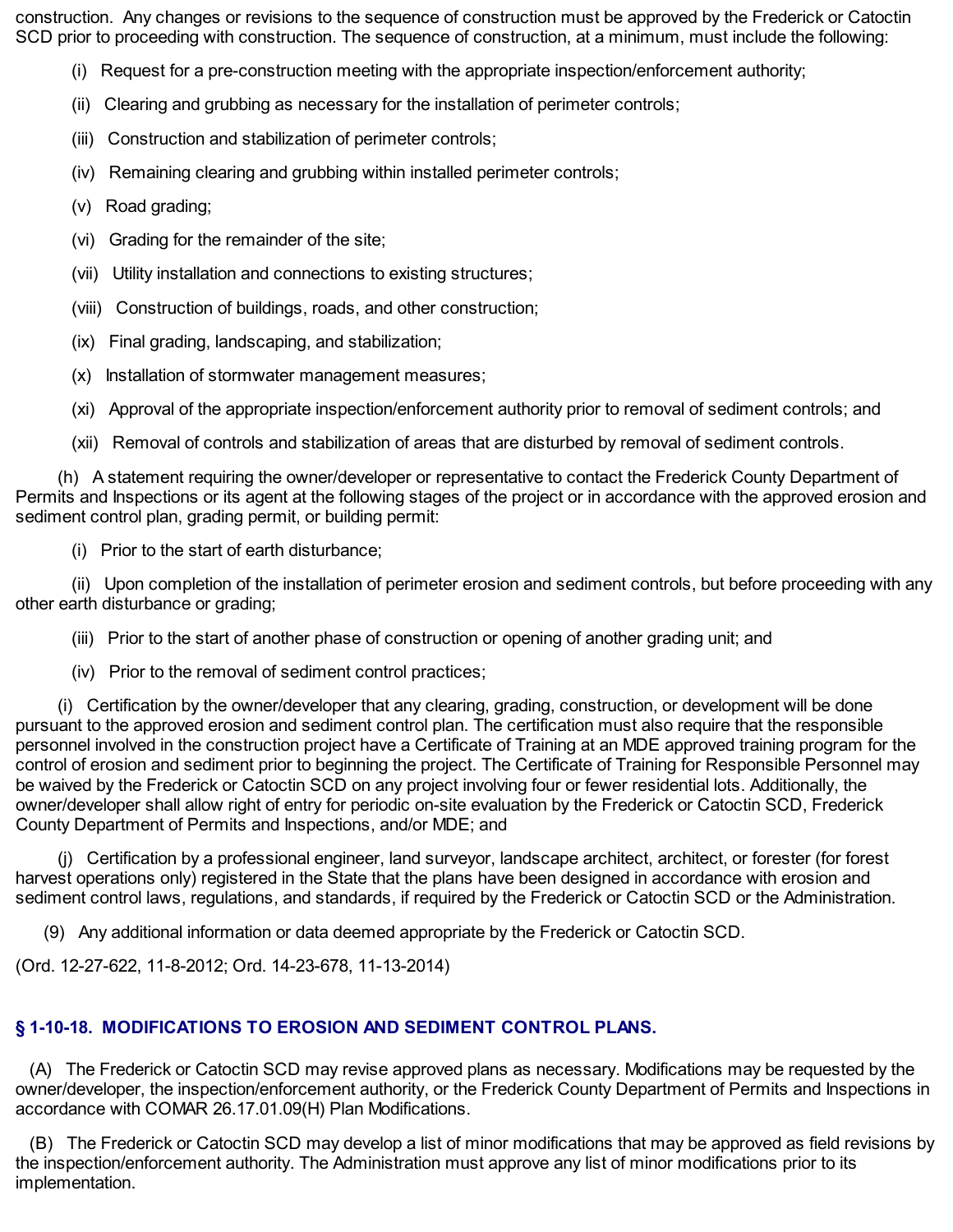(Ord. 12-27-622, 11-8-2012; Ord. 14-23-678, 11-13-2014)

### **§ 1-10-19. STANDARD EROSION AND SEDIMENT CONTROL PLAN.**

 earth disturbances, such as single-family residences, small commercial and other similar building sites, minor maintenance grading, and minor utility construction. (A) The Frederick or Catoctin SCD may adopt a standard erosion and sediment control plan for activities with minor

(B) A standard erosion and sediment control plan must meet the requirements of this chapter and the Standards and Specifications.

(C) MDE shall review and approve a standard plan prior to its adoption.

 County Department of Permits and Inspections. (D) The standard erosion and sediment control plan for minor earth disturbances may be applied for at the Frederick

(Ord. 12-27-622, 11-8-2012; Ord. 14-23-678, 11-13-2014)

#### **§§ 1-10-20 - 1-10-25. RESERVED.**

### **ARTICLE III: PERMITS**

#### Section

- 1-10-26 Permit requirements
- 1-10-27 Permit fees
- 1-10-28 Permit expiration and renewal
- 1-10-29 Permit suspension and revocation
- 1-10-30 Permit conditions
- 1-10-31 Right of entry
- 1-10-32 Performance Agreements and secured funds

#### **§ 1-10-26. PERMIT REQUIREMENTS.**

 Frederick or Catoctin SCD must review and approve an erosion and sediment control plan for the site. Before a grading or building permit for any site is issued Frederick County Department of Permits and Inspections, the

(Ord. 12-27-622, 11-8-2012; Ord. 14-23-678, 11-13-2014)

### **§ 1-10-27. PERMIT FEES.**

 resolution of the county governing body. The fees to be collected for grading permit processing, inspection, and enforcement, shall be adopted by ordinance or

(Ord. 12-27-622, 11-8-2012; Ord. 14-23-678, 11-13-2014)

# **§ 1-10-28. PERMIT EXPIRATION AND RENEWAL.**

 outstanding surety balance at that time must be renewed in accordance with the following provisions. (A) *Permit renewal requirements.* The grading permit shall expire 1 year from the date of issuance. All permits with an

(B) *Permit renewal process.*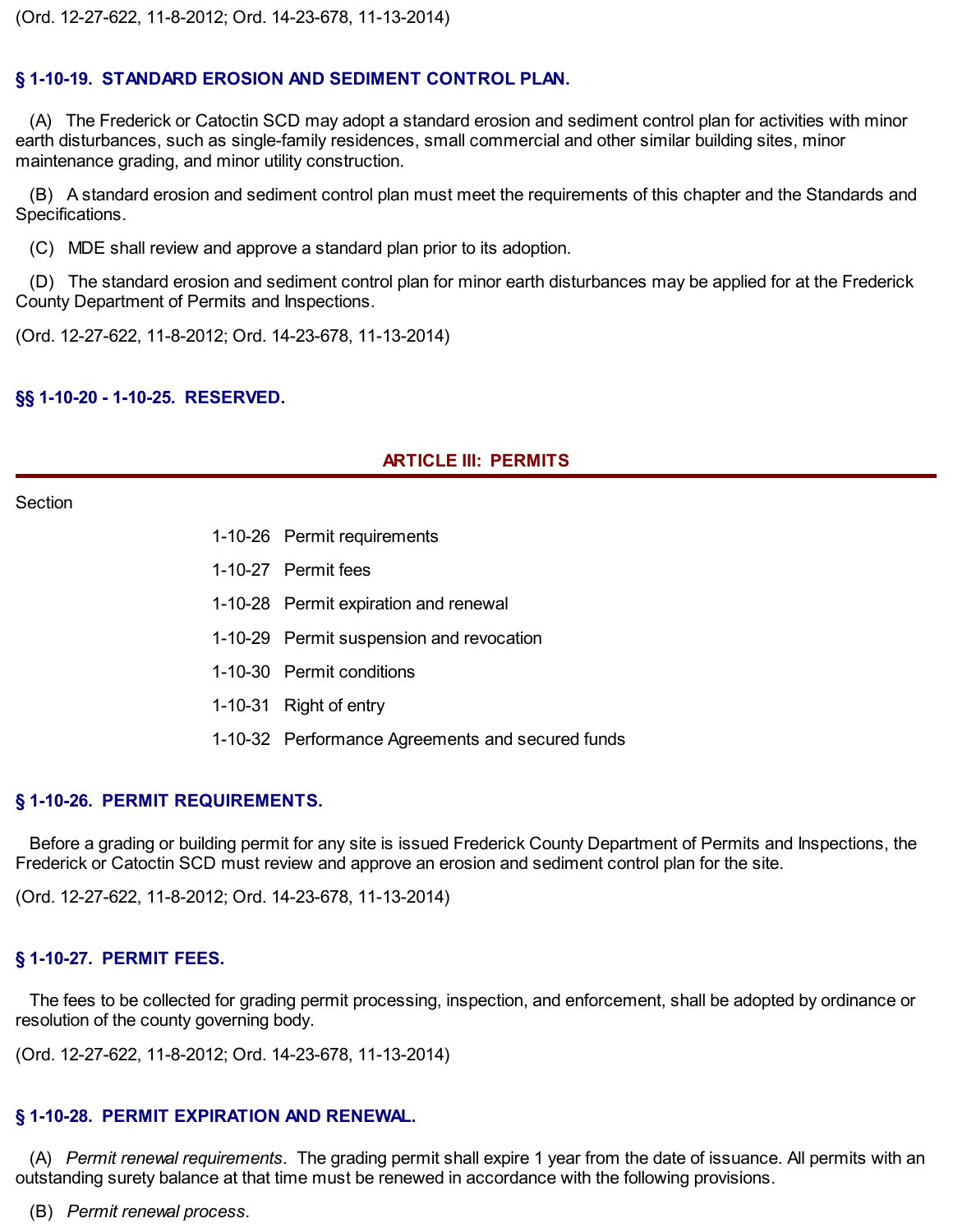expiration for any grading permit requiring renewal. All current permit processing, inspection and enforcement fees must accompany this request. (1) The permittee must submit a written request to renew their grading permit at least 60 days prior to permit

 permittee may submit a written request to have their permit placed in an "inactive" status. If approved, only the permit processing fee needs to be paid. (2) For projects that are not actively involved in grading or that will be inactive for a 12 month renewal period, the

 grading activity. All current inspection and enforcement fees are due prior to approval of the return to active status. (a) The permittee must submit a written request to return their permit to "active" status prior to conducting any

 necessary by the County. (b) A revised Sediment and Erosion Control Plan may be required during the permit renewal process if deemed

(Ord. 12-27-622, 11-8-2012; Ord. 14-23-678, 11-13-2014)

### **§ 1-10-29. PERMIT SUSPENSION AND REVOCATION.**

 permittee based on any of the following reasons: Frederick County may suspend or revoke any grading or building permit after providing written notification to the

- (A) Any violation(s) of the terms or conditions of the approved erosion and sediment control plan or permit;
- (B) Noncompliance with violation notice(s) or stop-work order(s) issued;
- (C) Changes in site characteristics upon which plan approval and permit issuance was based;
- (D) Failure to renew a grading permit and pay all applicable fees as required under § 1-10-28;
- (E) Any violation(s) of this chapter or any rules and regulations adopted under it.

(Ord. 12-27-622, 11-8-2012; Ord. 14-23-678, 11-13-2014)

### **§ 1-10-30. PERMIT CONDITIONS.**

 conditions that may be deemed necessary to ensure compliance with the provisions of this chapter or the preservation of the public health and safety. In issuing a grading or building permit, the Frederick County Department of Permits and Inspections may impose such

 clearing or grading is to be done is consistent with the zoning of the property. No clearing or grading permit shall be issued without a certificate from the Zoning Administrator that the use for which

(Ord. 12-27-622, 11-8-2012; Ord. 14-23-678, 11-13-2014)

### **§ 1-10-31. RIGHT OF ENTRY.**

 periodically to inspect for compliance with the approved plan and this chapter. It shall be a condition of every grading or building permit that the inspection agency has the right to enter property

(Ord. 12-27-622, 11-8-2012; Ord. 14-23-678, 11-13-2014)

### **§ 1-10-32. PERFORMANCE AGREEMENTS AND SECURED FUNDS.**

(A) *Generally.*

 removal of sediment control devices. Approved unit prices shall reflect current standard industry pricing and are available from the Frederick County Department of Permits and Inspections. (1) Performance Agreements and secured funds shall be required to ensure the proper installation, maintenance, and

(2) Secured funds so required in this article shall be in a form acceptable to the County Attorney and shall be subject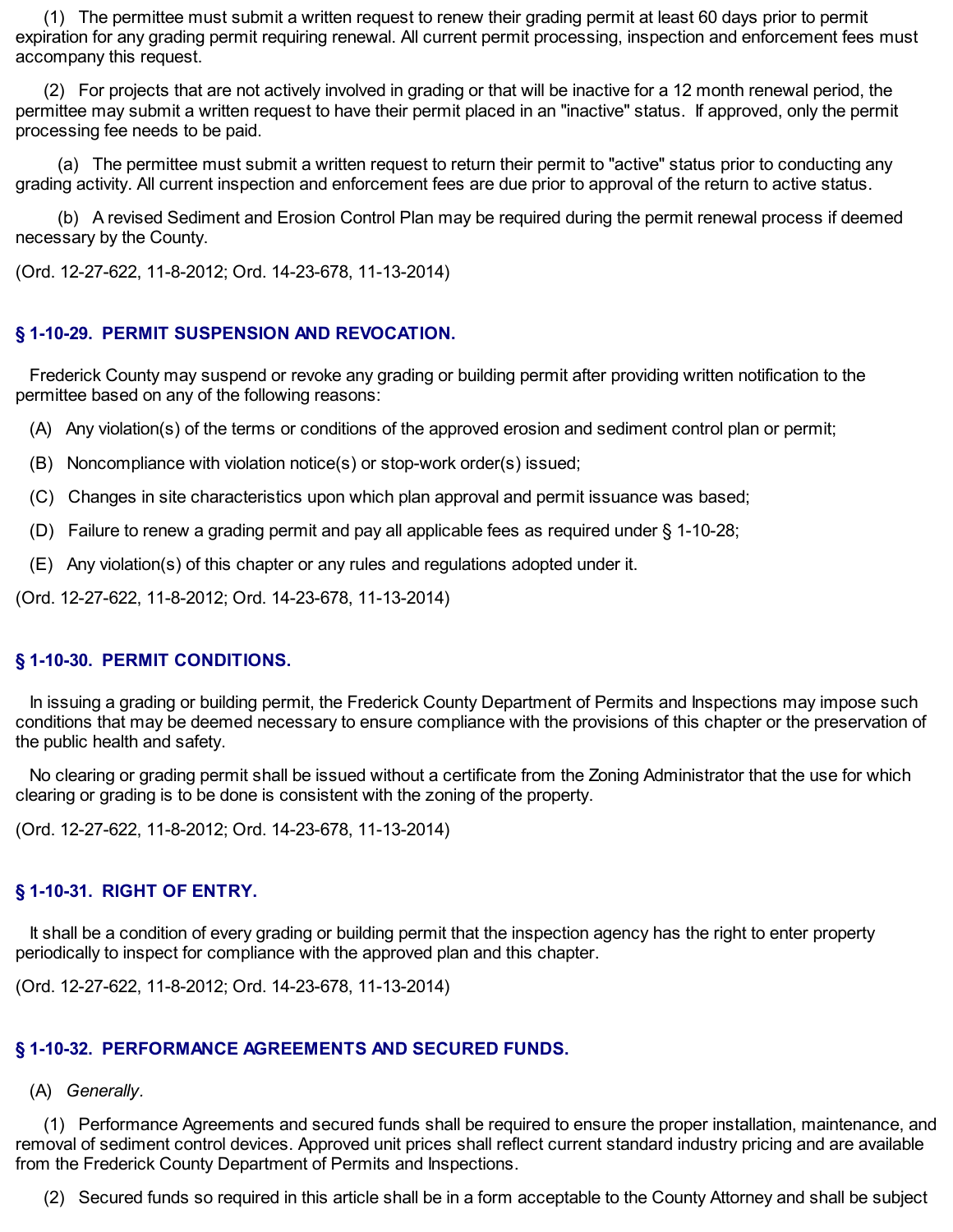to forfeiture for failure of the owner or developer to:

(a) Complete work specified in the performance agreement(s) with the county; or

 remain in effect until work is completed according to specifications. (b) Comply with all provisions of this chapter and other applicable laws and regulations. The secured funds shall

 specifically delineated, described and scheduled on the required plans and specifications. (3) A partial release of the secured funds may be approved based on the amount of acceptable work completed as

(4) Any required Performance Agreements and secured funds are to be posted prior to final grading permit approval.

 may require a certificate of insurance for not less than \$25,000 to cover claims against personal injury and/or property damage. If required, this insurance must be obtained prior to issuance of the grading permit. Failure to maintain the insurance will result in temporary revocation of all permits issued to that person or entity by Frederick County. Under no circumstances shall any liability be imposed upon the county for damages to persons or property. (B) *Liability insurance.* In the event that the proposed work may create a hazard to human life or property, the County

(Ord. 12-27-622, 11-8-2012; Ord. 14-23-678, 11-13-2014)

# **§§ 1-10-33 - 1-10-35. RESERVED.**

# **ARTICLE IV: INSPECTIONS**

**Section** 

1-10-36 Inspection frequency and reports

1-10-37 Complaints

 *permit, Frederick County is the delegated inspection and enforcement authority.* As a condition of a National Pollutant Discharge Elimination System (NDPES) municipal separate storm sewer system

disturbing activities, including those sites requiring an erosion and sediment control plan as specified by this chapter. Frederick County Department of Permits and Inspections is responsible for the inspection and enforcement of all land

(Ord. 14-23-678, 11-13-2014)

# **§ 1-10-36. INSPECTION FREQUENCY AND REPORTS.**

(A) The owner/developer shall maintain a copy of the approved erosion and sediment control plan on site.

 plan on average once every 2 weeks. (B) Every active site having a designed erosion and sediment control plan should be inspected for compliance with the

(C) A written report shall be prepared by the inspection/enforcement authority after every inspection. The report shall describe:

- (1) The date and location of the site inspection;
- (2) Whether the approved plan has been properly implemented and maintained;
- (3) Practice deficiencies or erosion and sediment control plan deficiencies;
- (4) If a violation exists, the type of enforcement action taken; and
- (5) If applicable, a description of any modifications to the plan.

 violations are observed, describing: (D) The inspection/enforcement authority shall notify the on-site personnel or the owner/developer in writing when

(1) The nature of the violation;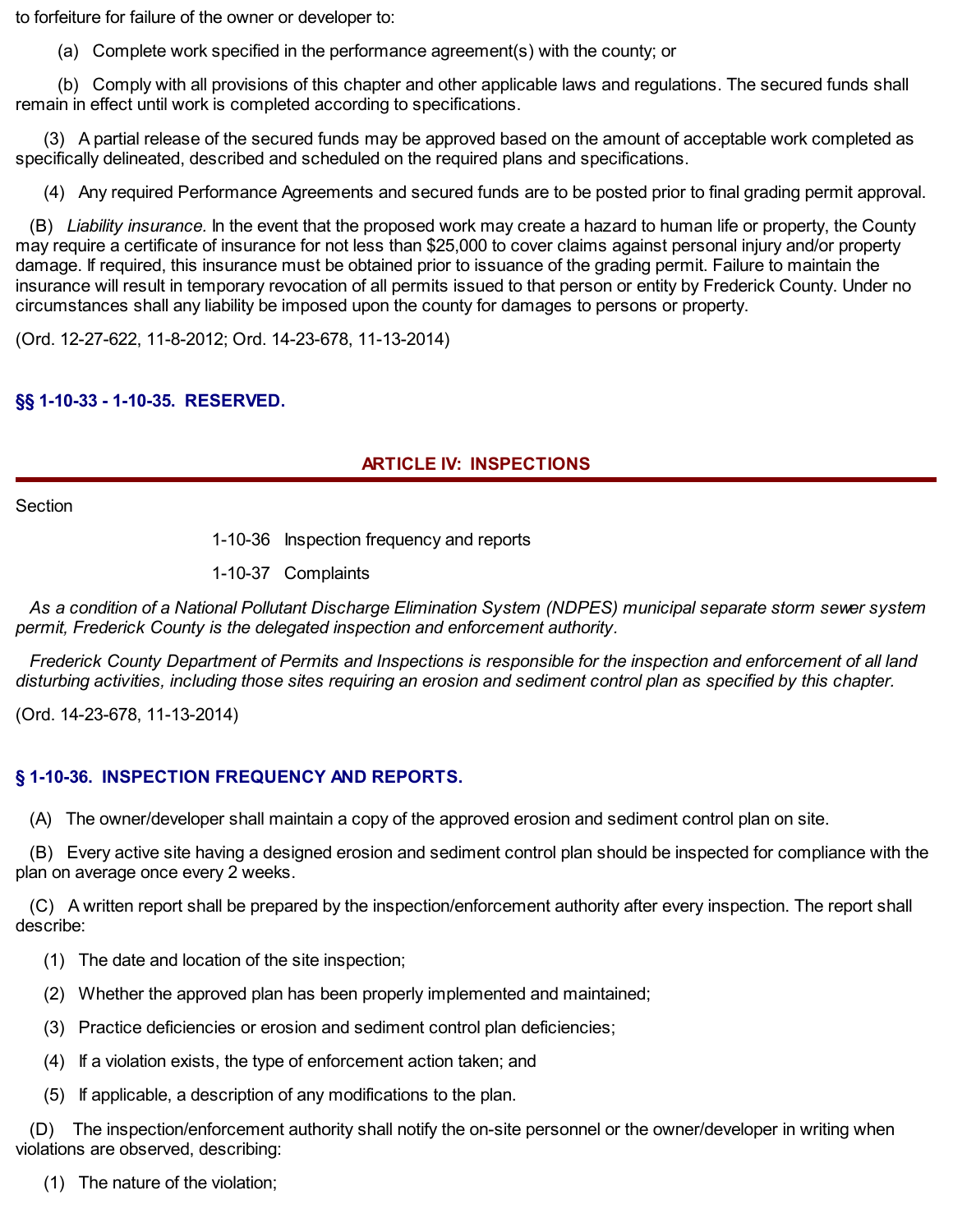- (2) The required corrective action; and
- (3) The time period in which to have the violation corrected.

(Ord. 12-27-622, 11-8-2012; Ord. 14-23-678, 11-13-2014)

# **§ 1-10-37. COMPLAINTS.**

 concerns from any interested parties and routinely: The inspection/enforcement authority shall accept and investigate complaints regarding erosion and sediment control

- (A) Conduct an initial investigation within 3 working days from receipt of the complaint;
- (B) Notify the complainant of the initial investigation and findings within 7 days from receipt of the complaint; and
- (C) Take appropriate action when violations are discovered during the course of the complaint investigation.

(Ord. 12-27-622, 11-8-2012; Ord. 14-23-678, 11-13-2014)

#### **§§ 1-10-38 - 1-10-45. RESERVED.**

### **ARTICLE V: ENFORCEMENT**

Section

- 1-10-46 Enforcement procedures
- 1-10-47 Penalties
- 1-10-48 Civil infractions

### **§ 1-10-46. ENFORCEMENT PROCEDURES.**

 control plan has occurred, the inspector shall notify the on-site personnel or the permittee in writing of the violation, describe the required corrective action and the time period in which to have the violation corrected. (A) When the inspection/enforcement authority determines that a violation of the approved erosion and sediment

 inspection/enforcement authority shall: (B) If the violation persists after the date specified for corrective action in the notice of violation, the

 which may include all work on the site except that work necessary to correct the violation, and/or, (1) Stop work on that site. The inspection/enforcement authority shall determine the extent to which work is stopped,

(2) Issue a penalty and/or civil infraction as described in § 1-10-47 and § 1-10-48.

 authority shall refer the violation for legal action. (C) If reasonable efforts to correct the violation are not undertaken by the permittee, the inspection/enforcement

 that the applicant is not in compliance with the provisions of a building or grading permit or approved erosion and sediment (D) The inspection/enforcement authority may deny the issuance of any permits to an application when it determines control plan.

(E) Any step in the enforcement process may be taken at any time, depending upon the severity of the violation.

 activity necessary to provide erosion and sediment control. (F) If a person is working without a permit, the inspection/enforcement authority shall stop work on the site except

(Ord. 12-27-622, 11-8-2012; Ord. 14-23-678, 11-13-2014)

#### **§ 1-10-47. PENALTIES.**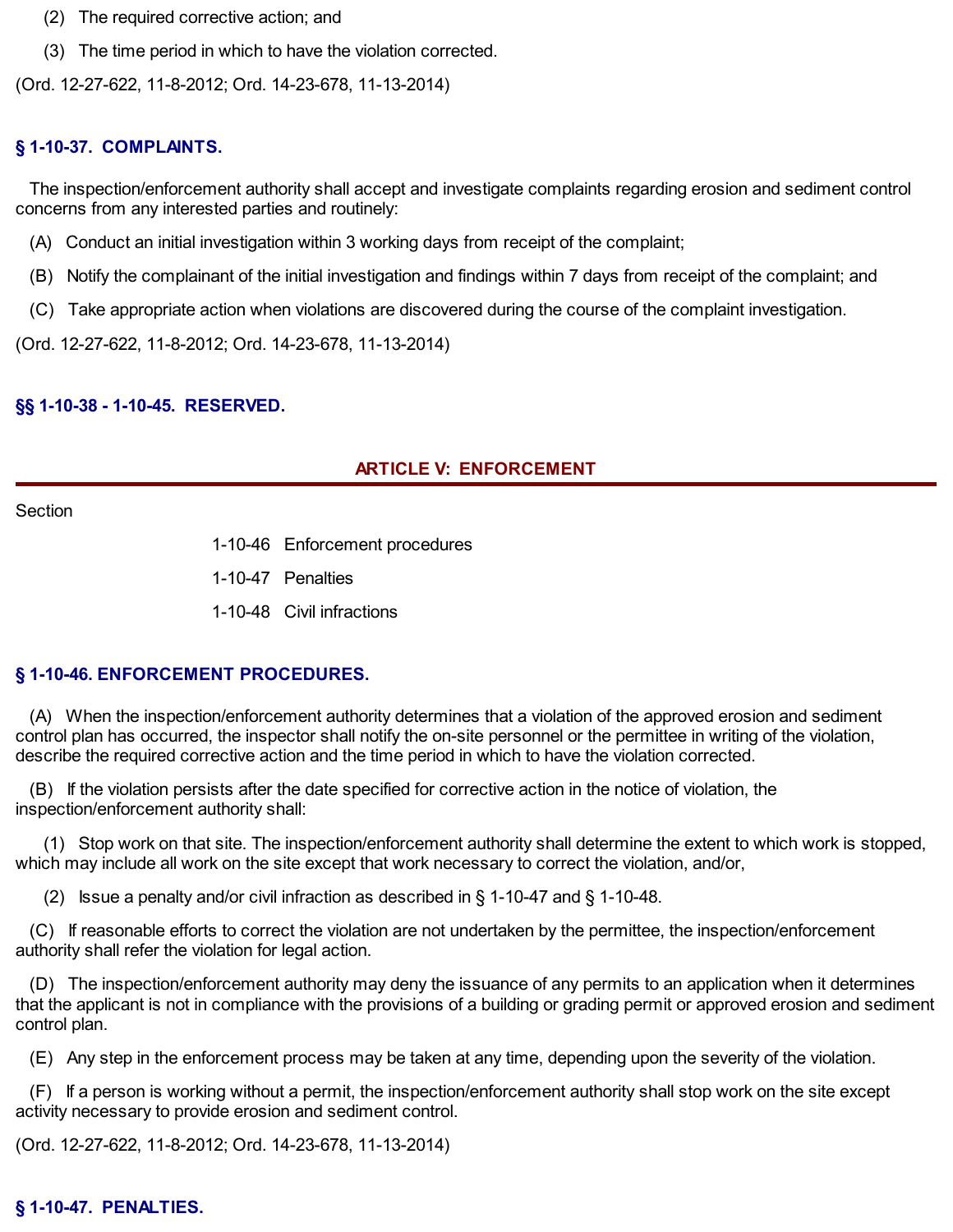competent jurisdiction, is subject to a fine not exceeding \$10,000 or imprisonment not exceeding 1 year or both for each violation, with costs imposed in the discretion of the court. Each day upon which the violation occurs constitutes a (A) Any person who violates any provision of this chapter is guilty of a misdemeanor, and upon conviction in a court of separate offense.

 any person who violates or threatens to violate any provision of this chapter. (B) Any agency whose approval is required under this chapter or any interested person may seek an injunction against

 civil action against a person for violation of this chapter. (C) In addition to any other sanction under this chapter, the appropriate state, county or municipal agency may bring a

- (1) The action may seek imposition of a civil penalty up to [\\$10,000.00](https://10,000.00) for each violation.
- (2) In imposing a penalty, the court may consider the cost of restoring the area unlawfully disturbed.

 fund, to be used solely for: (D) Any governing authority that recovers damages in accordance with this subsection shall deposit them in a special

- (1) Correcting to the extent possible, the failure to implement or maintain erosion and sediment controls; and
- (2) Administration of the sediment control program.

(Ord. 12-27-622, 11-8-2012; Ord. 14-23-678, 11-13-2014)

# **§ 1-10-48. CIVIL INFRACTIONS.**

 Chapter 1-10, entitled "Grading, Erosion and Sediment Control," is a civil offense, and shall be called a civil infraction. If, after investigation, a civil infraction is believed to exist, the inspection agency shall deliver a citation or a warning to the property owner and other person or persons responsible for the infraction. If the person is unable to be located personally, the inspection agency may post the citation or warning in a conspicuous place on the property and mail a copy of same by registered mail to the person, which shall be sufficient for delivery under this section. (A) Pursuant to the authority provided in § 2-2-29, any violation of any of the provisions of this entire chapter, which is

- (B) The citation or warning, as provided for in this section, shall be in writing and shall contain the following:
	- (1) The name and address of the person charged (or warned);
	- (2) The nature of the violation;
	- (3) The location of the violation;
	- (4) The date(s) of the violation;
	- (5) The amount of the fine assessed (or possibility of assessment);
	- (6) The manner, location and time in which the fine may be paid (or violation corrected, if applicable);
	- (7) The person's right to stand trial for the violation (if applicable); and
	- (8) A certification by the inspection agency attesting to the truth of the matters set forth.

 be followed is: (C) Whenever an alleged or possible civil infraction comes to the attention of the inspection agency, the procedure to

(1) The inspection/enforcement authority will investigate whether an infraction has occurred;

 to the person or persons responsible in the form and manner as outlined in this section, with a time stated of no more than 10 days to correct the infraction and to prevent future infractions; (2) If the inspection/enforcement authority reasonably finds that an infraction has occurred, they will issue a warning

 will issue a citation to the person or persons responsible in the form and manner as outlined in this section. Notwithstanding the provision of step (2) above, the inspection agency may issue a citation at step (2) without the prior issuance of a warning. (3) That, if the infraction continues or is allowed to occur after the time stated, the inspection/enforcement authority

(D) A present fine of \$1,000 is hereby imposed upon any person responsible for a civil infraction for each violation.